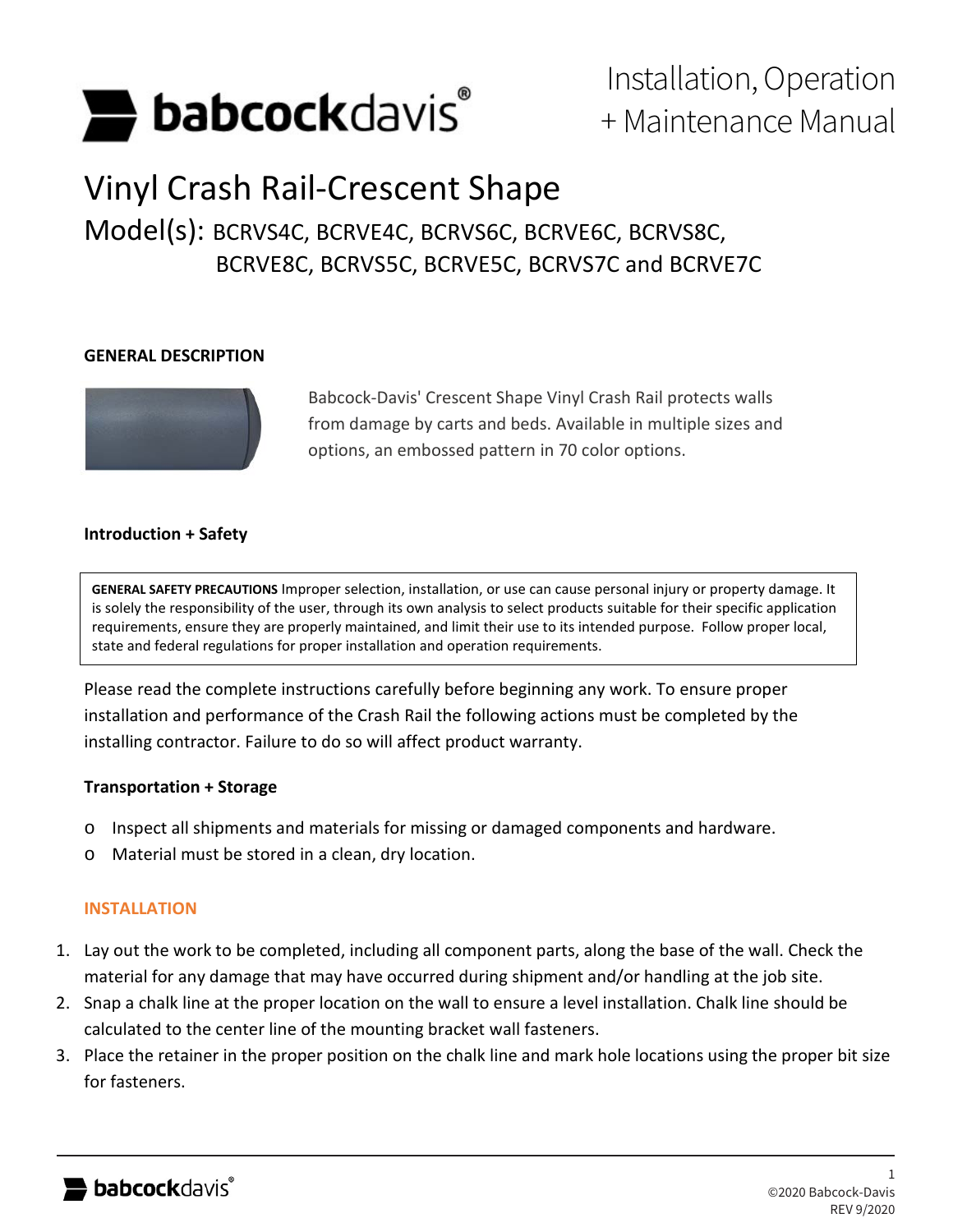- o Note: All crash rail and handrail material is provided in 20'-0" stock lengths to be cut in the field. A 80- 100 tooth, carbide tip saw blade or equivalent is recommended for cutting the material to minimize chipping.
- o The aluminum retainer has been supplied in stock lengths, it will be necessary for it to be field-cut. Determine the allowances necessary for door jambs, corner conditions, etc. (See back) and cut retainer to proper length. Drill proper size holes at center of retainer 3" in from each end and all intermediate locations not to exceed 32" O.C.
- 4. Attach connector plates to ends of retainer using 1" pan head screws.
- 5. Attach ends and corners with washer and machine nuts as required.
- 6. Attach splice joints with #10 x 1-1/2" machine screws, washers, and nuts.
- 7. Mount assembly to wall using proper fasteners (not included). Tighten securely.
- o Note: Prior to installation of the cover, make sure that all fasteners are secure and properly seated.
- 8. Hold the cover at an angle and place the top of the cover behind the top of the retainer. Make sure that the cover is placed in the proper position and snap-fit the cover onto the aluminum retainer by placing hands downward and applying pressure with the heel of each hand to force the cover onto the retainer. Continue along until the complete length of the cover is securely installed.
- 9. If you have any questions during installation, please contact Babcock-Davis.

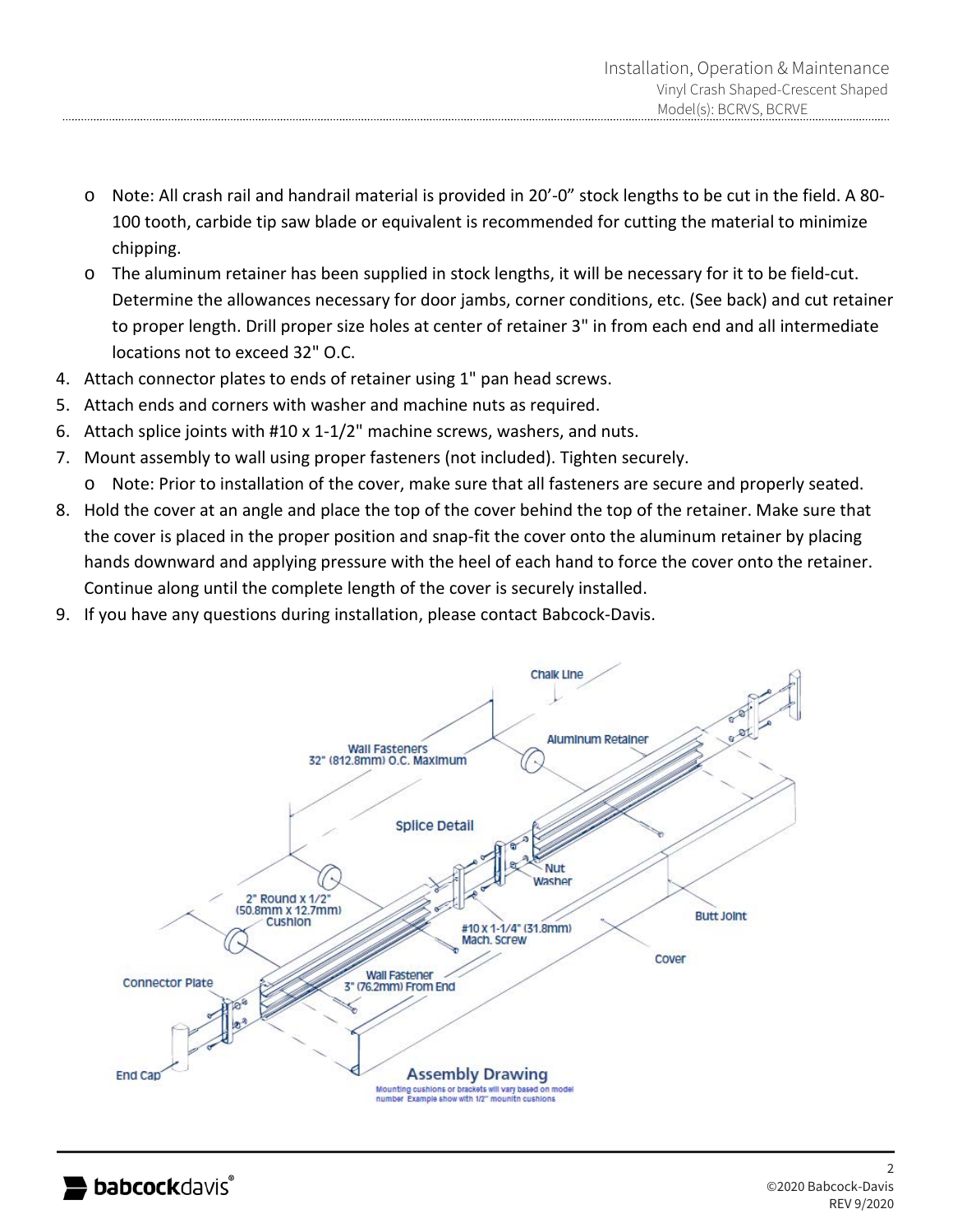Installation Dimensions for BCRVS4C, BCRVS4C-C125 (1/8" mounting cushion), BCRVS4C-C05 (1/2" mounting cushion), BCRVE4C-B15 (1 ½'" mounting bracket) and BCRVE4C-B2 (2" mounting bracket).



**Typical Straight Length**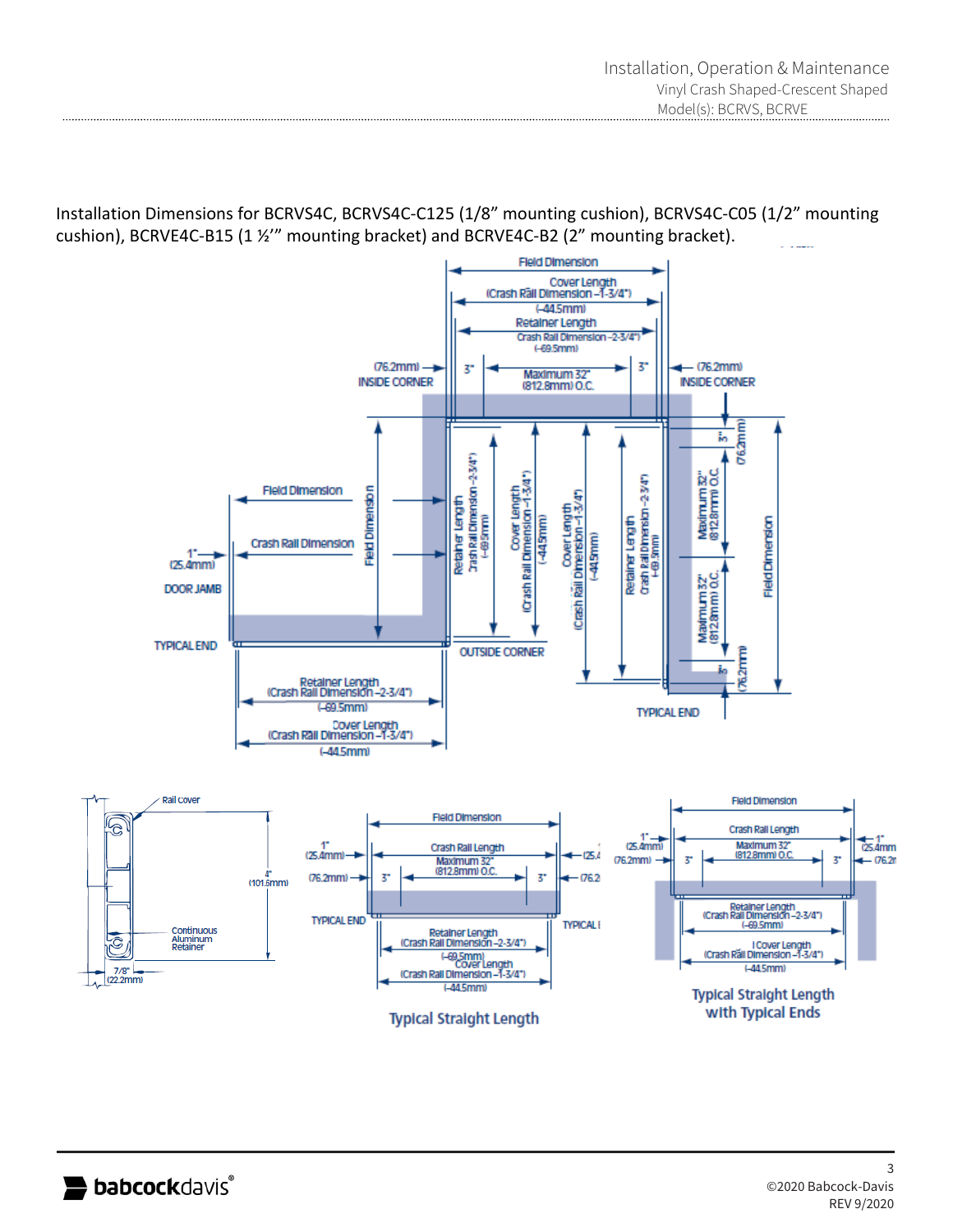Installation Dimensions for BCRVS6C, BCRVS6C-C125 (1/8" mounting cushion), BCRVS6C-C05 (1/2" mounting cushion), BCRVE6C-B15 (1 ½'" mounting bracket) and BCRVE6C-B2 (2" mounting bracket)

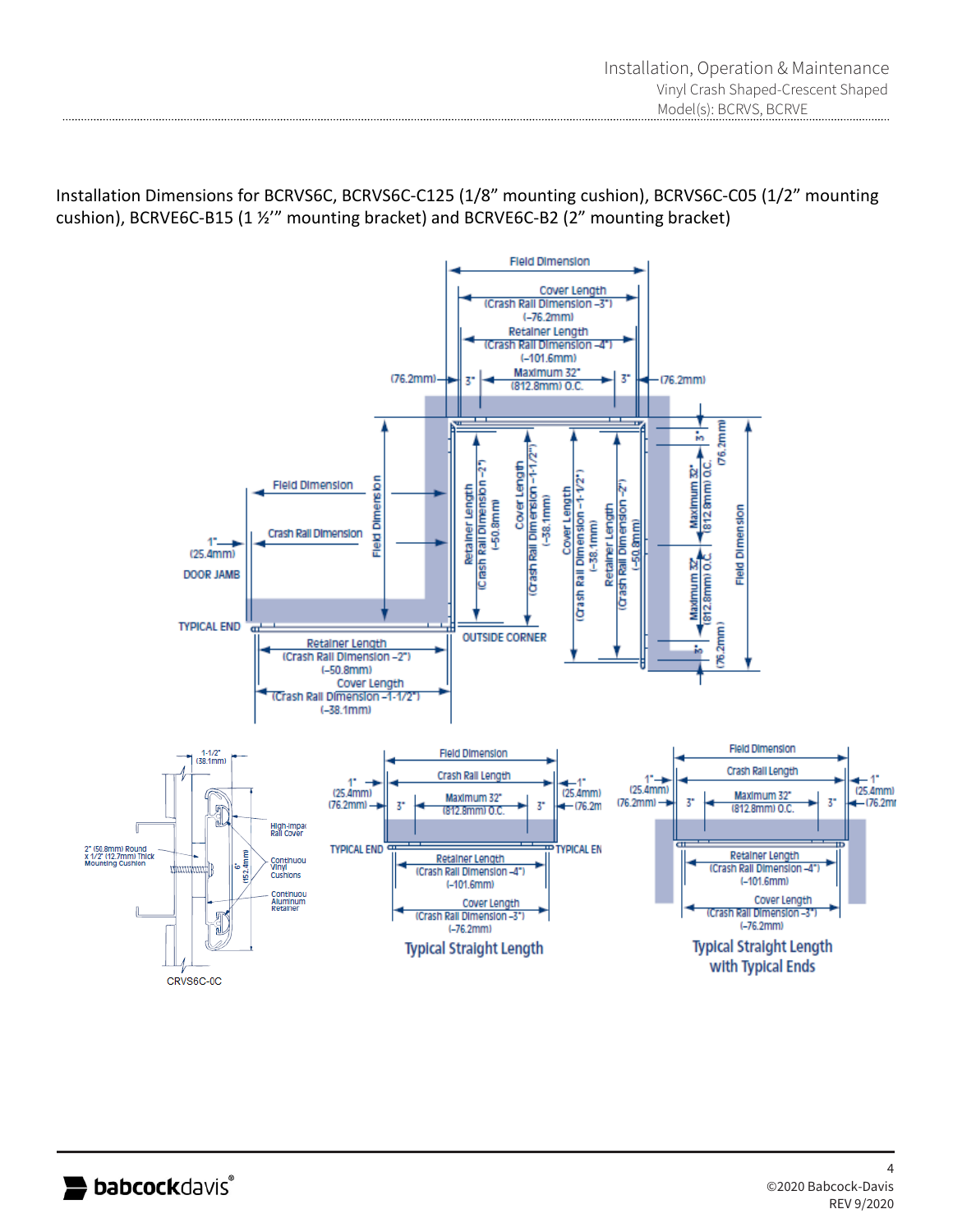**Installation Dimensions forB CRVS8C, BCRVS8C-C125 (1/8" mounting cushion), BCRVS8C-C05 (1/2" mounting cushion), BCRVE8C-B15 (1 ½'" mounting bracket) and BCRVE8C-B2 (2" mounting bracket)**

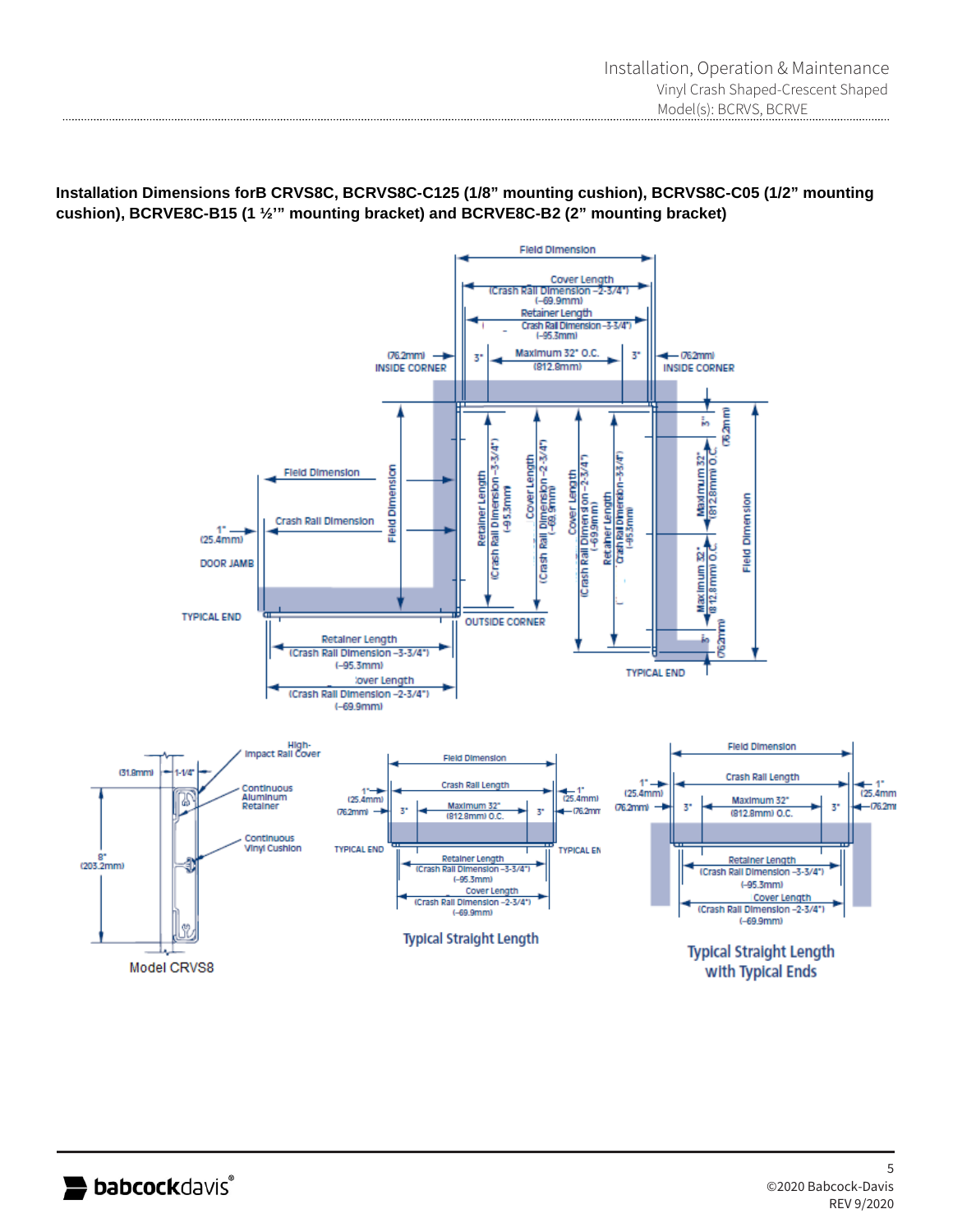Installation Dimensions for BCRVS5C, BCRVS5C-C125 (1/8" mounting cushion), BCRVS5C-C05 (1/2" mounting cushion), BRVE5C-B15 (1 ½'" mounting bracket) and BCRVE5C-B2 (2" mounting bracket).





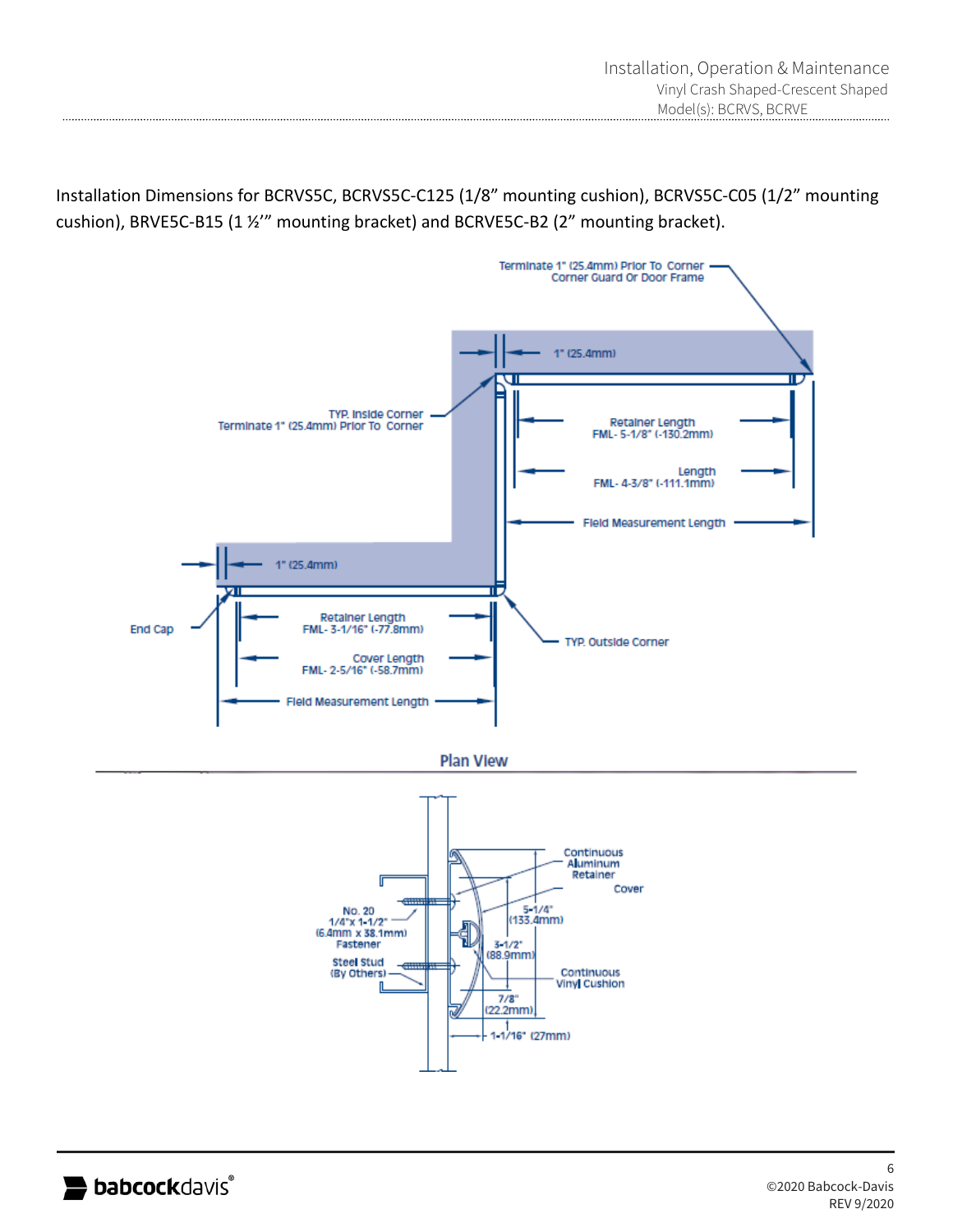Installation Dimensions for BCRVS7C, BCRVS7C-C125 (1/8" mounting cushion), BCRVS7C-C05 (1/2" mounting cushion), BCRVE7C-B15 (1 ½'" mounting bracket) and BCRVE7C-B2 (2" mounting bracket).